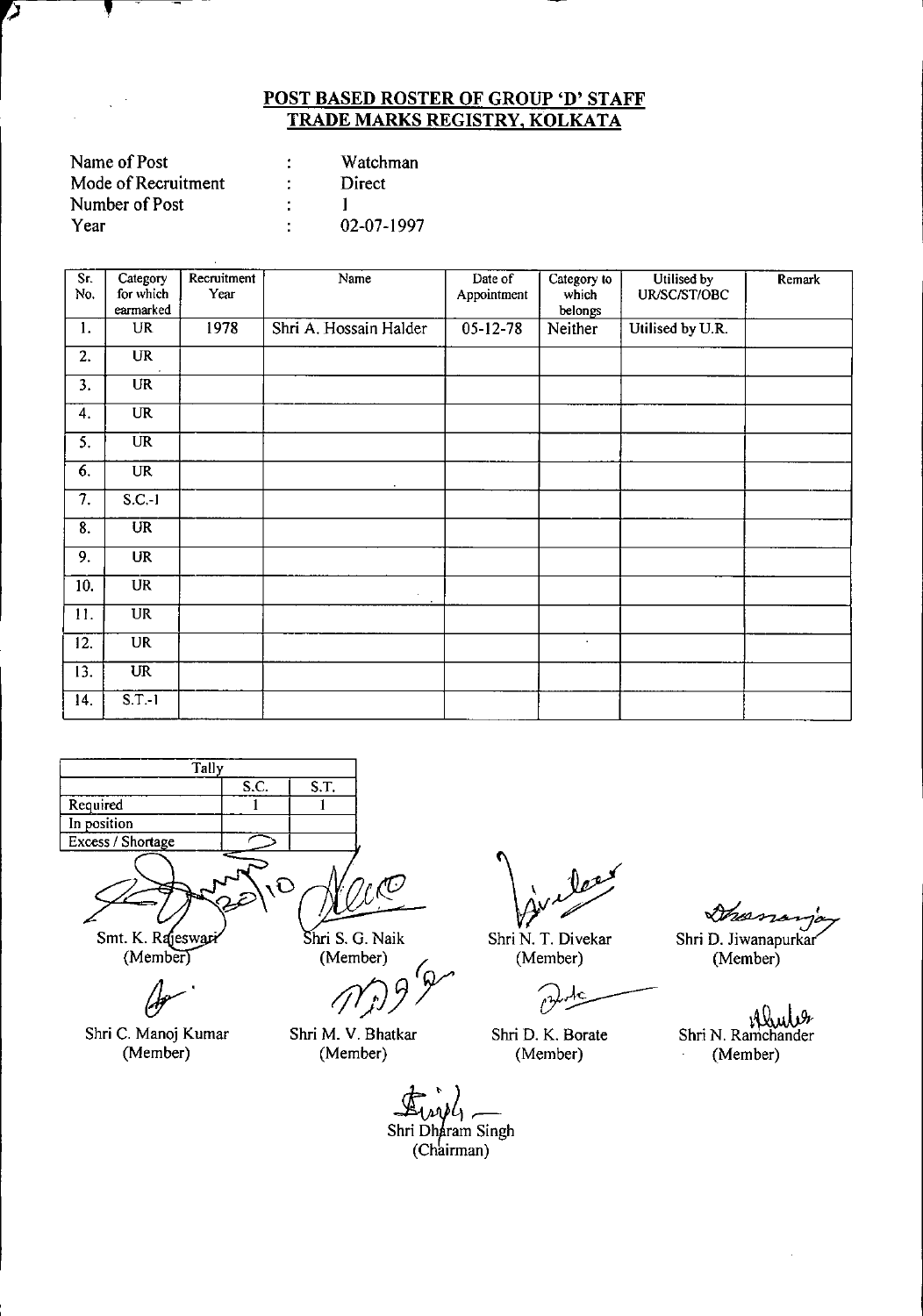| Name of Post        |   | Watchman   |
|---------------------|---|------------|
| Mode of Recruitment |   | Direct     |
| Number of Post      |   |            |
| Year                | ٠ | 31-12-1997 |

 $\cdot$ 

| $\overline{\text{Sr.}}$<br>No. | Category<br>for which<br>earmarked | Recruitment<br>Year | Name                   | Date of<br>Appointment | Category to<br>which<br>belongs | Utilised by<br>UR/SC/ST/OBC | Remark |
|--------------------------------|------------------------------------|---------------------|------------------------|------------------------|---------------------------------|-----------------------------|--------|
| 1.                             | <b>UR</b>                          | 1978                | Shri A. Hossain Halder | $05 - 12 - 78$         | Neither                         | Utilised by U.R.            |        |
| $\overline{2}$ .               | $\overline{\text{UR}}$             |                     |                        |                        |                                 |                             |        |
| 3.                             | <b>UR</b>                          |                     |                        | $\sim$                 |                                 |                             |        |
| 4.                             | <b>UR</b>                          |                     |                        |                        |                                 |                             |        |
| 5.                             | <b>UR</b>                          |                     |                        |                        |                                 |                             |        |
| 6.                             | <b>UR</b>                          |                     |                        |                        |                                 |                             |        |
| 7.                             | $S.C.-1$                           |                     |                        |                        |                                 |                             |        |
| 8.                             | <b>UR</b>                          |                     |                        |                        |                                 |                             |        |
| 9.                             | <b>UR</b>                          |                     |                        |                        |                                 |                             |        |
| 10.                            | <b>UR</b>                          |                     |                        |                        |                                 |                             |        |
| 11.                            | <b>UR</b>                          |                     |                        |                        |                                 |                             |        |
| 12.                            | UR                                 |                     |                        |                        |                                 |                             |        |
| $\overline{13}$ .              | <b>UR</b>                          |                     |                        |                        |                                 |                             |        |
| 14.                            | $S.T.-1$                           |                     |                        |                        |                                 |                             |        |

| <b>Tally</b>      |      |      |
|-------------------|------|------|
|                   | S.C. | S.T. |
| Required          |      |      |
| In position       |      |      |
| Excess / Shortage |      |      |
|                   |      |      |



Ł

Shri C. Manoj Kumar (Member)

 $\ddot{\phantom{a}}$ 

ri S. G. Naik (Member)

*My*<br>*firi* S. G. Naik<br>(Member)<br>*/*/*f* ,f.

Shri M. V. Bhatkar (Member)

Avelois<br>Avelois<br>(Member) St<br>(Member)

Shri N. T. Divekar (Member)

Shri D. K. Borate (Member)

 $\mathcal{D}_{\mathcal{P}}$  ...

Shri D. Jiwanapurkar (Member)

Shri N. Ramchander (Member)

 $, 7$  $4\leq$ Shri Dharand Singh  $(Chairm<sub>tan</sub>)$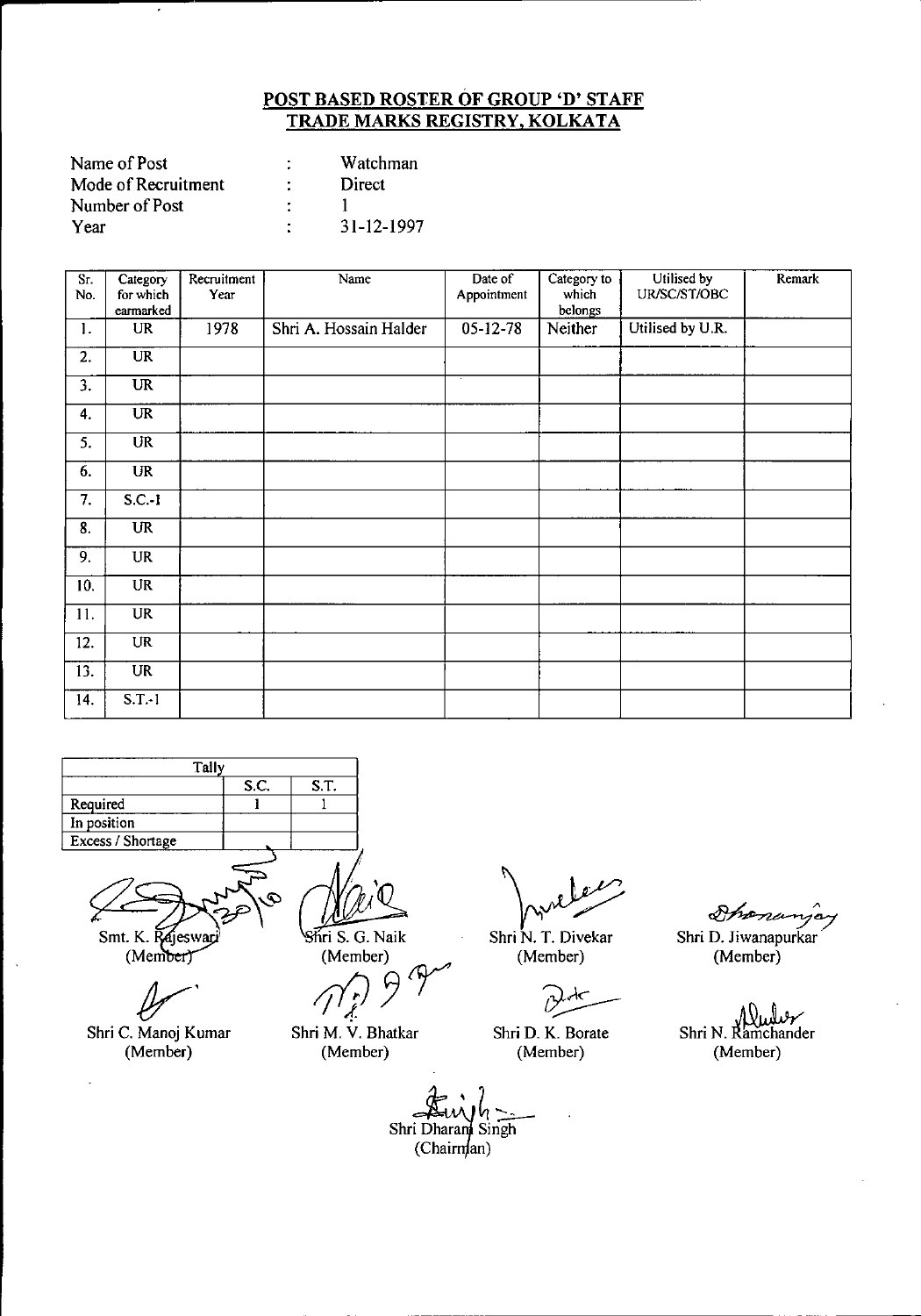| Name of Post        | Watchman         |
|---------------------|------------------|
| Mode of Recruitment | Direct           |
| Number of Post      |                  |
| Year                | $31 - 12 - 1998$ |

| Sr.<br>No.       | Category<br>for which<br>earmarked | Recruitment<br>Year | Name                   | Date of<br>Appointment | Category to<br>which<br>belongs | Utilised by<br>UR/SC/ST/OBC | Remark |
|------------------|------------------------------------|---------------------|------------------------|------------------------|---------------------------------|-----------------------------|--------|
| 1.               | <b>UR</b>                          | 1978                | Shri A. Hossain Halder | $05-12-78$             | Neither                         | Utilised by U.R.            |        |
| 2.               | $\overline{\text{UR}}$             |                     |                        |                        |                                 |                             |        |
| $\overline{3}$ . | $\overline{\text{UR}}$             |                     |                        |                        |                                 |                             |        |
| 4.               | $\overline{\text{UR}}$             |                     |                        |                        |                                 |                             |        |
| 5.               | $\overline{\text{UR}}$             |                     |                        |                        |                                 |                             |        |
| 6.               | <b>UR</b>                          |                     |                        |                        |                                 |                             |        |
| $\overline{7}$ . | $S.C.-1$                           |                     |                        |                        |                                 |                             |        |
| $\overline{8}$ . | $\overline{\text{UR}}$             |                     |                        |                        |                                 |                             |        |
| 9.               | <b>UR</b>                          |                     |                        |                        |                                 |                             |        |
| 10.              | <b>UR</b>                          |                     |                        |                        |                                 |                             |        |
| 11.              | <b>UR</b>                          |                     |                        |                        |                                 |                             |        |
| 12.              | $\overline{\text{UR}}$             |                     |                        |                        |                                 |                             |        |
| 13.              | <b>UR</b>                          |                     |                        |                        |                                 |                             |        |
| 14.              | $S.T.-1$                           |                     |                        |                        |                                 |                             |        |

| Tally             |      |      |
|-------------------|------|------|
|                   | S.C. | S.T. |
| Required          |      |      |
| In position       |      |      |
| Excess / Shortage |      |      |
|                   |      |      |

Smt. K. Rejeswari

(Member)

*(Jr'*

Shri C. Manoj Kumar (Member)

shri S. G. Naik

(Member)<br>(*n*<sup>r</sup>) 99

Shri M. V. Bhatkar (Member)

Shri N. T. Divekar<br>(Member)

C

Shri D. K. Borate (Member)

 $\partial$ hon

Shri D. Jiwanapurkar (Member)

illuder Shri N. Ramchander (Member)

*£~;A~r-*Shri Dharam Singh (Chairman)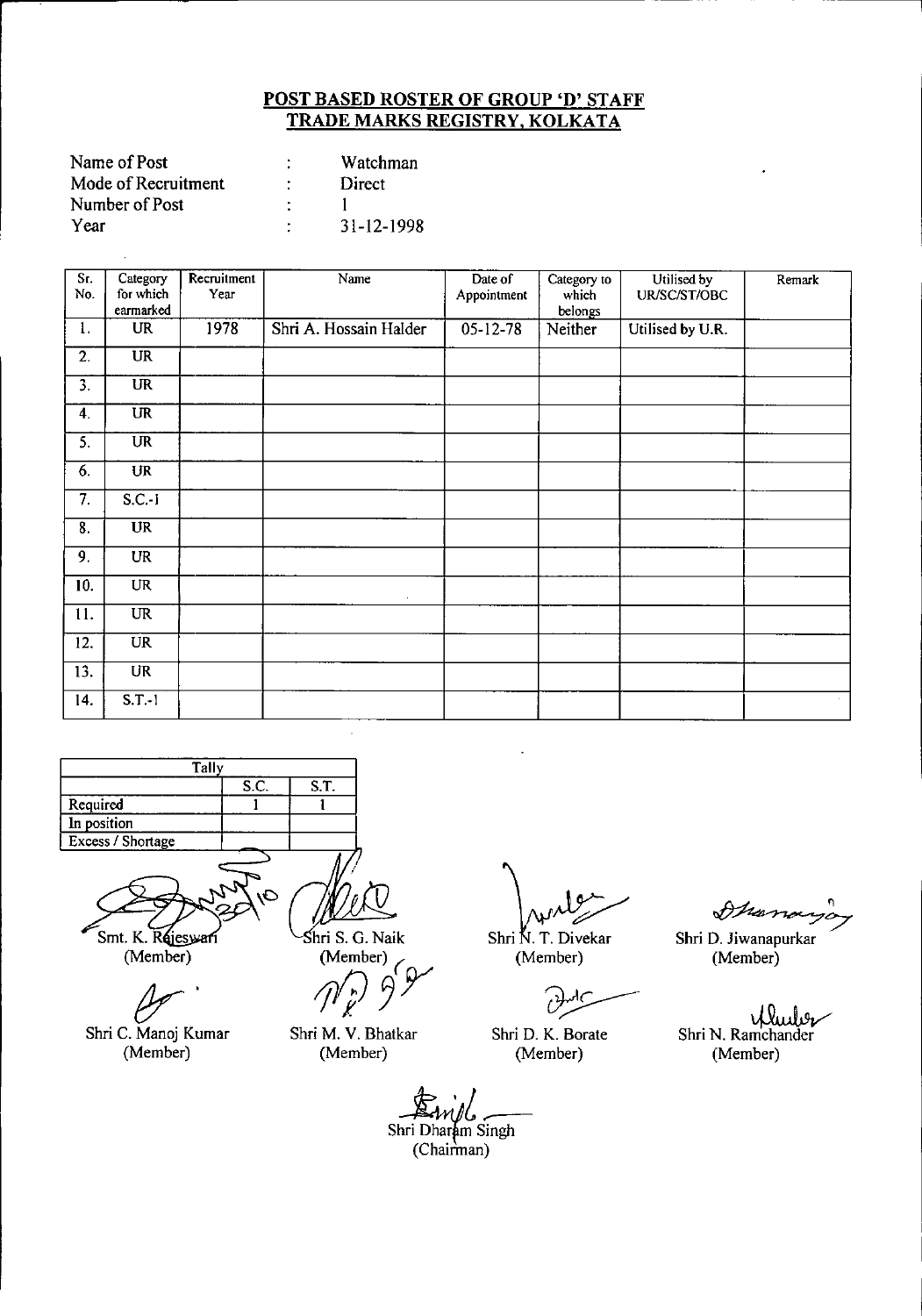| Name of Post        | ٠ | Watchman         |
|---------------------|---|------------------|
| Mode of Recruitment |   | Direct           |
| Number of Post      |   |                  |
| Year                | ٠ | $31 - 12 - 1999$ |

| Sr.<br>No. | Category<br>for which<br>earmarked           | Recruitment<br>Year | Name                   | Date of<br>Appointment | Category to<br>which<br>belongs | Utilised by<br>UR/SC/ST/OBC | <b>Remark</b> |
|------------|----------------------------------------------|---------------------|------------------------|------------------------|---------------------------------|-----------------------------|---------------|
| 1.         | <b>UR</b>                                    | 1978                | Shri A. Hossain Halder | $05 - 12 - 78$         | Neither                         | Utilised by U.R.            |               |
| 2.         | <b>UR</b>                                    |                     |                        |                        |                                 |                             |               |
| 3.         | <b>UR</b>                                    |                     |                        |                        |                                 |                             |               |
| 4.         | <b>UR</b>                                    |                     |                        |                        |                                 |                             |               |
| 5.         | <b>UR</b>                                    |                     |                        |                        |                                 |                             |               |
| 6.         | UR                                           |                     |                        |                        |                                 |                             |               |
| 7.         | $S.C.-1$                                     |                     |                        |                        |                                 |                             |               |
| 8.         | $\overline{UR}$                              |                     |                        |                        |                                 |                             |               |
| 9.         | <b>UR</b>                                    |                     |                        |                        |                                 |                             |               |
| 10.        | <b>UR</b>                                    |                     |                        |                        |                                 |                             |               |
| 11.        | <b>UR</b>                                    |                     |                        |                        |                                 | $\epsilon$                  |               |
| 12.        | $\overline{\mathtt{U}}\overline{\mathtt{R}}$ |                     |                        |                        |                                 |                             |               |
| 13.        | $\overline{\text{UR}}$                       |                     |                        |                        |                                 |                             |               |
| 14.        | $S.T.-1$                                     |                     |                        |                        |                                 |                             |               |

| Tally             |      |      |  |  |  |  |
|-------------------|------|------|--|--|--|--|
|                   | S.C. | S.T. |  |  |  |  |
| Required          |      |      |  |  |  |  |
| In position       |      |      |  |  |  |  |
| Excess / Shortage |      |      |  |  |  |  |
|                   |      |      |  |  |  |  |



(Member)

Shri C. Manoj Kumar (Member)

Shri S. G. Naik

(Member) (

p0 *Cfr I.*

Shri M. V. Bhatkar (Member)

*\v~* Shri N. T. Divekar (Member)

Shri D. K. Borate (Member)

 $\partial\mathcal{H}^{\mu}$ 

Shri D. Jiwanapurkar (Member)

. Dew Shri N. Ramchander (Member)

Shri Dharam Singh  $(Chainman)$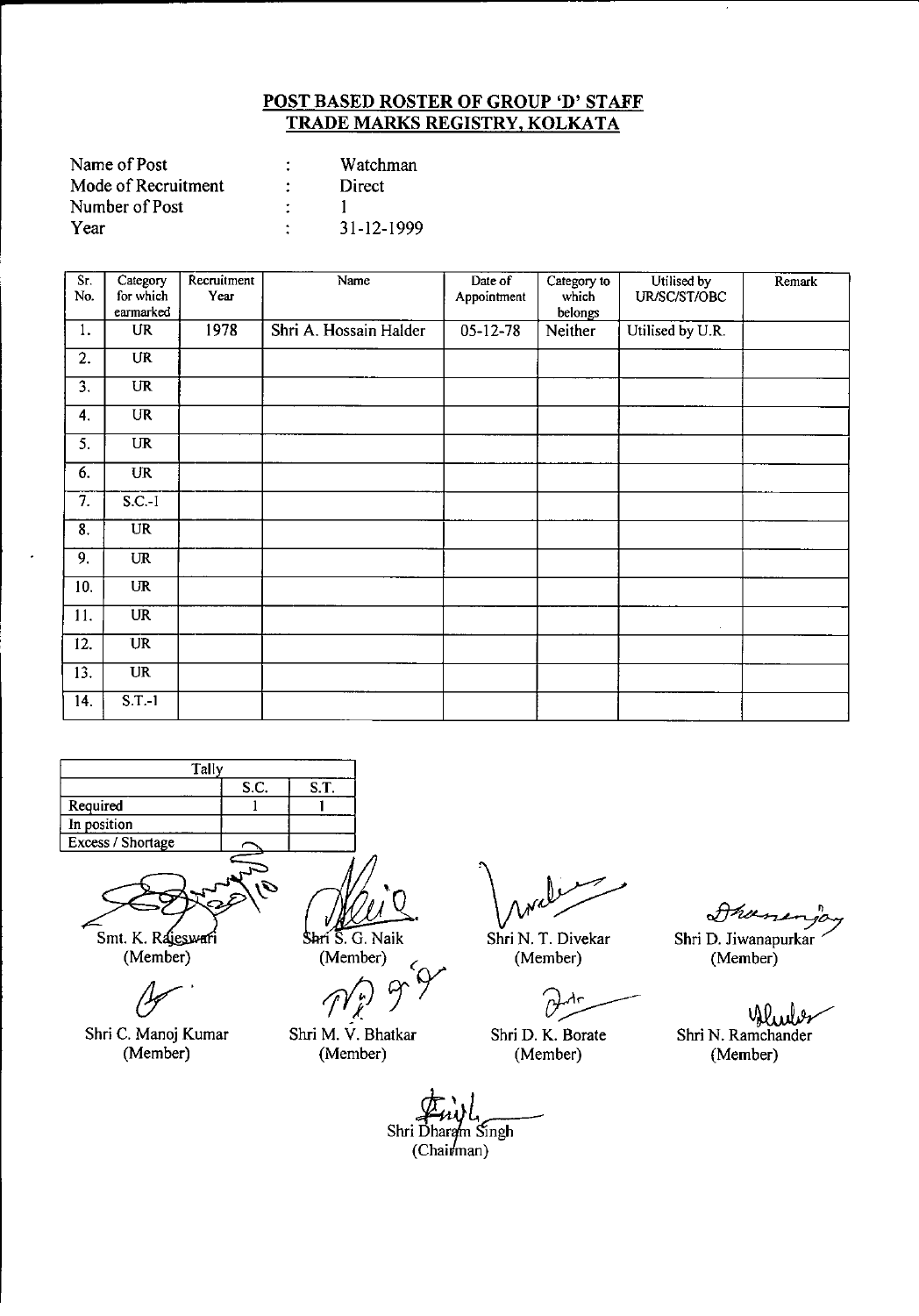| Name of Post        |   | Watchman   |
|---------------------|---|------------|
| Mode of Recruitment |   | Direct     |
| Number of Post      |   |            |
| Year                | ٠ | 31-12-2000 |

| $\overline{\text{Sr.}}$<br>No. | Category<br>for which<br>earmarked | Recruitment<br>Year | Name                   | Date of<br>Appointment | Category to<br>which<br>belongs | Utilised by<br>UR/SC/ST/OBC | Remark |
|--------------------------------|------------------------------------|---------------------|------------------------|------------------------|---------------------------------|-----------------------------|--------|
| 1.                             | <b>UR</b>                          | 1978                | Shri A. Hossain Halder | $05 - 12 - 78$         | Neither                         | Utilised by U.R.            |        |
| 2.                             | <b>UR</b>                          |                     |                        |                        |                                 |                             |        |
| $\overline{3}$ .               | $\overline{\text{UR}}$             |                     | $\bullet$              |                        |                                 |                             |        |
| 4.                             | $O.B.C.-1$                         |                     |                        |                        |                                 |                             |        |
| 5.                             | <b>UR</b>                          |                     |                        |                        |                                 |                             |        |
| 6.                             | <b>UR</b>                          |                     |                        |                        |                                 |                             |        |
| 7.                             | $S.C.-1$                           |                     |                        |                        |                                 |                             |        |
| $\overline{\mathbf{8}}$ .      | $O.B.C.-2$                         |                     |                        |                        |                                 |                             |        |
| 9.                             | <b>UR</b>                          |                     |                        |                        |                                 |                             |        |
| 10.                            | <b>UR</b>                          |                     |                        |                        |                                 |                             |        |
| 11.                            | $\overline{\text{UR}}$             |                     |                        |                        |                                 |                             |        |
| 12.                            | $O.B.C.-3$                         |                     |                        |                        |                                 |                             |        |
| 13.                            | UR                                 |                     |                        |                        |                                 |                             |        |
| 14.                            | $S.T.-1$                           |                     |                        |                        |                                 |                             |        |

|                   | Tally |      |     |
|-------------------|-------|------|-----|
|                   | S.C.  | S.T. | OBC |
| Required          |       |      |     |
| In position       |       |      |     |
| Excess / Shortage |       |      |     |
|                   |       |      |     |

Smt. K. Rajeswart

Shri C. Manoj Kumar (Member)

Shri S. G. Naik (Member)

(Member)<br>*1ff* 9<sup>*fr*</sup>

Shri M. V. Bhatkar (Member)

Shri N. T. Divekar<br>(Member) St<br>(Member)

(Member)

~ Shri D. K. Borate

(Member)

Shri D. Jiwanapurkar (Member)

~ Shri N. Ramchander {Member)

Shri Dharam Singh

 $(Chain)$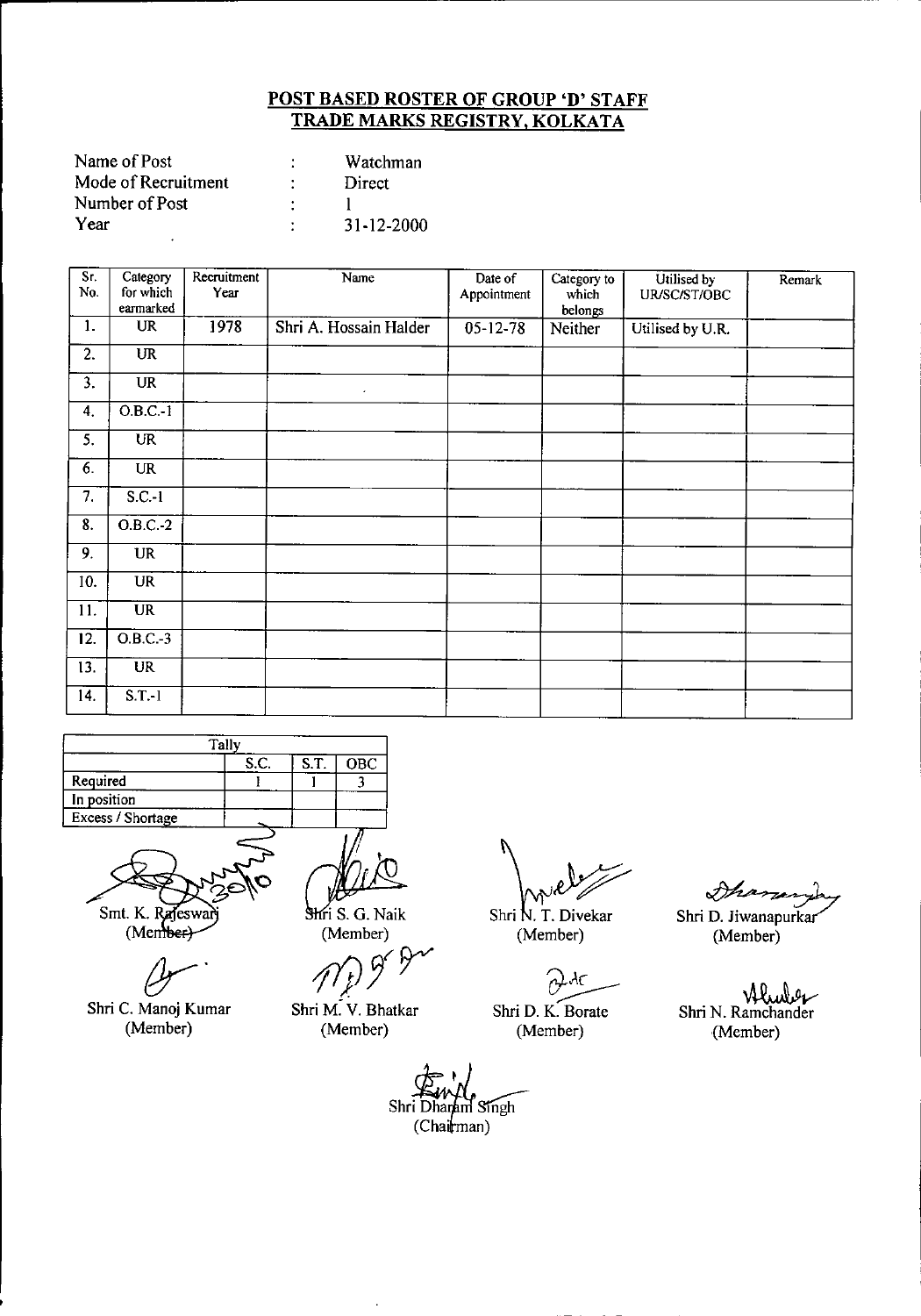| Name of Post        | Watchman         |
|---------------------|------------------|
| Mode of Recruitment | Direct           |
| Number of Post      |                  |
| Year                | $31 - 12 - 2001$ |

| $\overline{\text{Sr}}$<br>No. | Category<br>for which<br>earmarked | Recruitment<br>Year | Name                   | Date of<br>Appointment | Category to<br>which<br>belongs | Utilised by<br>UR/SC/ST/OBC | Remark |
|-------------------------------|------------------------------------|---------------------|------------------------|------------------------|---------------------------------|-----------------------------|--------|
| 1.                            | <b>UR</b>                          | 1978                | Shri A. Hossain Halder | $05 - 12 - 78$         | Neither                         | Utilised by U.R.            |        |
| 2.                            | <b>UR</b>                          |                     |                        |                        |                                 |                             |        |
| 3.                            | <b>UR</b>                          |                     |                        |                        |                                 |                             |        |
| 4.                            | $O.B.C.-1$                         |                     |                        |                        |                                 |                             |        |
| 5.                            | <b>UR</b>                          |                     |                        |                        |                                 |                             |        |
| 6.                            | <b>UR</b>                          |                     |                        |                        |                                 |                             |        |
| 7.                            | $S.C.-1$                           |                     |                        |                        |                                 |                             |        |
| 8.                            | $O.B.C.-2$                         |                     |                        |                        |                                 |                             |        |
| 9.                            | UR                                 |                     |                        |                        |                                 |                             |        |
| 10.                           | <b>UR</b>                          |                     |                        |                        |                                 |                             |        |
| 11.                           | UR                                 |                     |                        |                        |                                 |                             |        |
| 12.                           | $O.B.C.-3$                         |                     |                        |                        |                                 |                             |        |
| 13.                           | <b>UR</b>                          |                     |                        |                        |                                 |                             |        |
| 14.                           | $S.T.-1$                           |                     |                        |                        |                                 |                             | $\sim$ |

|                   | Tally |             |     |
|-------------------|-------|-------------|-----|
|                   | S.C.  | <b>S.T.</b> | OBC |
| Required          |       |             |     |
| In position       |       |             |     |
| Excess / Shortage |       |             |     |
|                   |       |             |     |

Smt. K. Rajes яr

(Member)

Shri C. Manoj Kumar

(Member)

Shri S. G. Naik

(Member)

*1fjJ~~V*

Shri M. V. Bhatkar (Member)

— V

Shri N. T. Divekar (Member)

(Member)

Shri D. K. Borate

Ihans Shri D. Jiwanapurkar (Member)

Shri N. Ramchander (Member)

Shri Dhara singh

 $(Chain$ nan)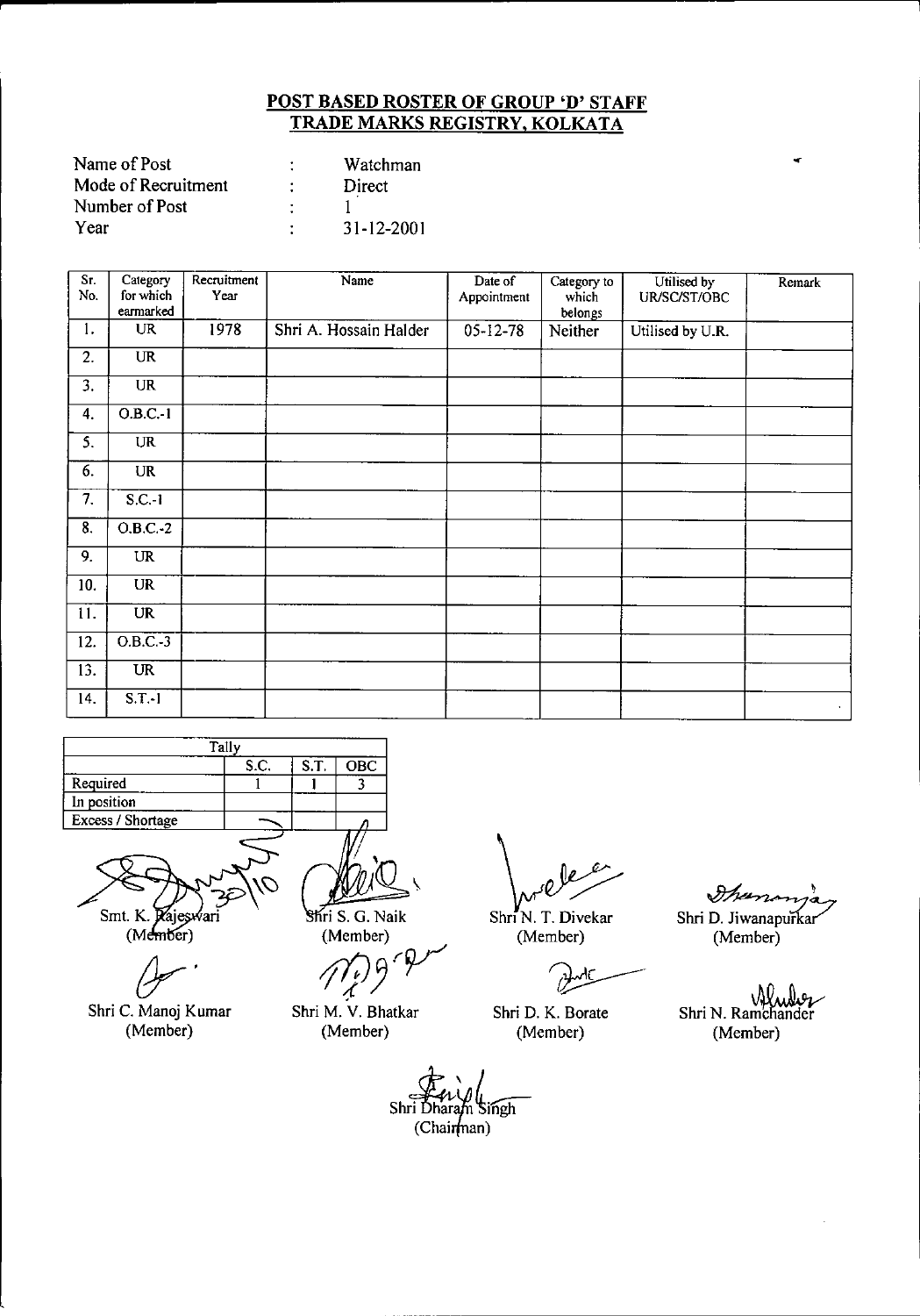| Name of Post        | ٠ | Watchman         |
|---------------------|---|------------------|
| Mode of Recruitment | ٠ | Direct           |
| Number of Post      |   |                  |
| Year                | ٠ | $31 - 12 - 2002$ |

| Sr.<br>No.       | Category<br>for which<br>earmarked | Recruitment<br>Year | Name                   | Date of<br>Appointment | Category to<br>which<br>belongs | Utilised by<br>UR/SC/ST/OBC | Remark |
|------------------|------------------------------------|---------------------|------------------------|------------------------|---------------------------------|-----------------------------|--------|
| 1.               | <b>UR</b>                          | 1978                | Shri A. Hossain Halder | $05 - 12 - 78$         | Neither                         | Utilised by U.R.            |        |
| $\overline{2}$ . | UR                                 |                     |                        |                        |                                 |                             |        |
| $\overline{3}$ . | $\overline{\text{UR}}$             |                     |                        |                        |                                 |                             |        |
| 4.               | $O.B.C.-1$                         |                     |                        |                        |                                 |                             |        |
| 5.               | <b>UR</b>                          |                     |                        |                        |                                 |                             |        |
| 6.               | <b>UR</b>                          |                     |                        |                        |                                 |                             |        |
| 7.               | $S.C.-1$                           |                     |                        |                        |                                 |                             |        |
| 8.               | $O.B.C.-2$                         |                     | $\sim$                 |                        |                                 |                             |        |
| 9.               | <b>UR</b>                          |                     |                        |                        |                                 |                             |        |
| 10.              | <b>UR</b>                          |                     |                        |                        |                                 |                             |        |
| 11.              | <b>UR</b>                          |                     |                        |                        |                                 |                             |        |
| 12.              | $O.B.C.-3$                         |                     |                        |                        |                                 |                             |        |
| 13.              | $\overline{\text{UR}}$             |                     |                        |                        |                                 |                             |        |
| 14.              | S.T.1                              |                     |                        |                        |                                 |                             |        |

| Tallv             |      |      |     |  |  |
|-------------------|------|------|-----|--|--|
|                   | S.C. | S.T. | OBC |  |  |
| Required          |      |      |     |  |  |
| In position       |      |      |     |  |  |
| Excess / Shortage |      |      |     |  |  |
|                   |      |      |     |  |  |

Shr S. G. Naik

Smt. K. Rejeswari (Member)

*&Jr'*

Shri C. Manoj Kumar (Member)

(Member)

Shri M. V. Bhatkar (Member)

Shri N. T. Divekar (Member)

 $\mathcal{O}$ 

Shri D. K. Borate (Member)

مهره

*<tV~* Shri D. Jiwanapurkar (Member)

 $\mathcal{C}(\mathcal{X})$ Shri N. Ramchander (Member)

Shri Dharam Singh

(Chairman)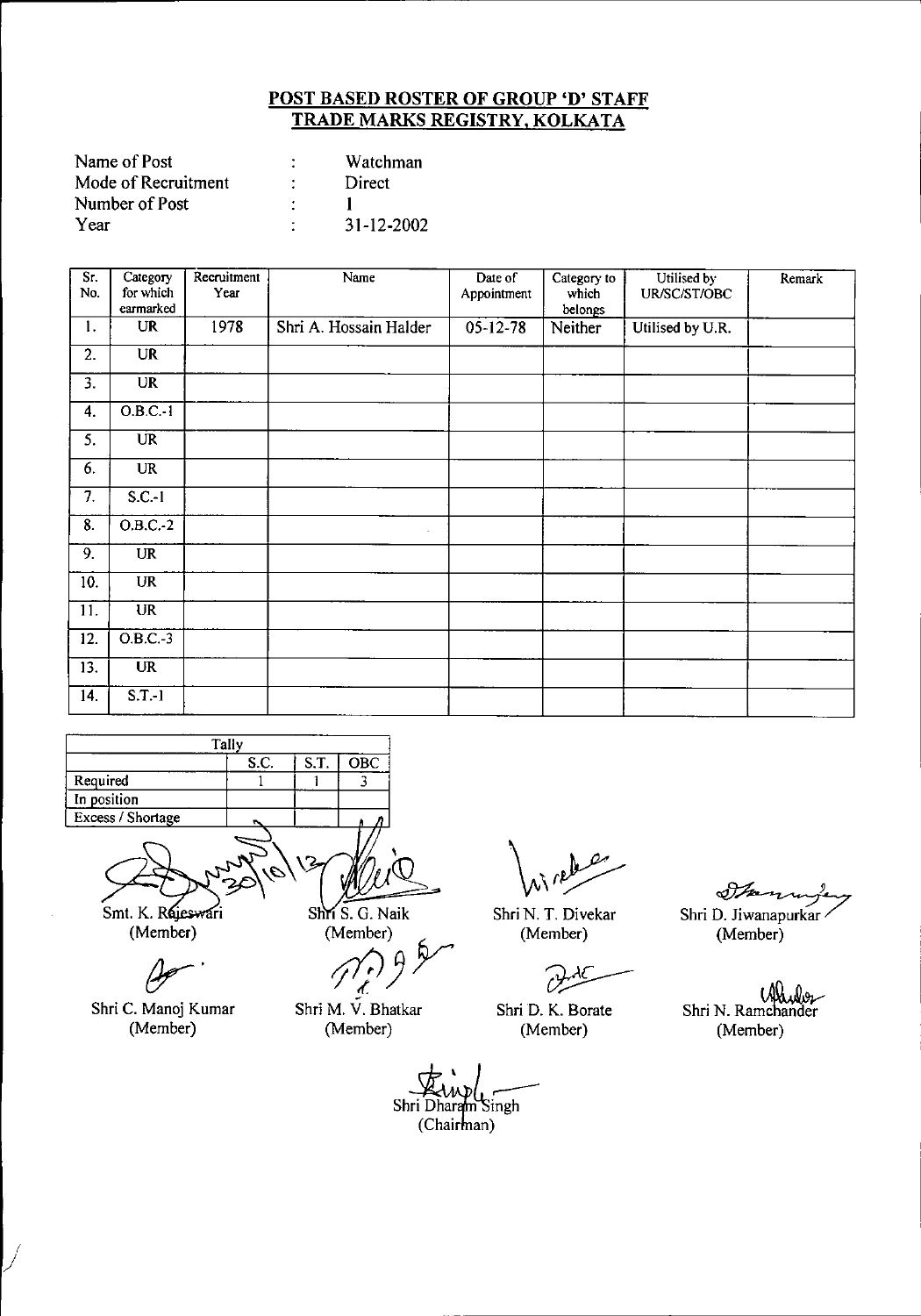| Name of Post        |                             | Watchman   |
|---------------------|-----------------------------|------------|
| Mode of Recruitment | $\sim 10^{-1}$ M $_{\odot}$ | Direct     |
| Number of Post      |                             |            |
| Year                | ٠                           | 31-12-2003 |

| Sr.<br>No.                | Category<br>for which<br>earmarked | Recruitment<br>Year | Name                   | Date of<br>Appointment | Category to<br>which<br>belongs | Utilised by<br>UR/SC/ST/OBC | Remark |
|---------------------------|------------------------------------|---------------------|------------------------|------------------------|---------------------------------|-----------------------------|--------|
| 1.                        | <b>UR</b>                          | 1978                | Shri A. Hossain Halder | $05 - 12 - 78$         | Neither                         | Utilised by U.R.            |        |
| 2.                        | <b>UR</b>                          |                     |                        |                        |                                 |                             |        |
| 3.                        | $\overline{\text{UR}}$             |                     |                        |                        |                                 |                             | $\sim$ |
| 4.                        | $O.B.C.-1$                         |                     |                        |                        |                                 |                             |        |
| 5.                        | <b>UR</b>                          |                     |                        |                        |                                 |                             |        |
| 6.                        | <b>UR</b>                          |                     |                        |                        |                                 |                             |        |
| 7.                        | $S.C.-1$                           |                     |                        |                        |                                 |                             |        |
| $\overline{\mathbf{8}}$ . | $O.B.C.-2$                         |                     |                        |                        |                                 |                             |        |
| 9.                        | <b>UR</b>                          |                     |                        |                        |                                 |                             |        |
| 10.                       | <b>UR</b>                          |                     |                        |                        |                                 |                             |        |
| 11.                       | <b>UR</b>                          |                     |                        |                        |                                 |                             |        |
| 12.                       | $O.B.C.-3$                         |                     |                        |                        |                                 |                             |        |
| 13.                       | <b>UR</b>                          |                     |                        |                        |                                 |                             |        |
| 14.                       | S.T.1                              |                     |                        |                        |                                 |                             |        |

|                   | Tally |                      |     |
|-------------------|-------|----------------------|-----|
|                   | S.C.  | $S_{\cdot}T_{\cdot}$ | OBC |
| Required          |       |                      |     |
| In position       |       |                      |     |
| Excess / Shortage |       |                      |     |
|                   |       |                      |     |

 $\overline{\text{Shf S. G. Naik}}$ 

Smt. K. Rajeswari (Member)

 $\overline{a}$ .

Shri C. Manoj Kumar (Member)

(Member)

Shri M. V. Bhatkar (Member)

 $\partial$ 

Shri N. T. Divekar (Member)

(Member)

Shri D. Jiwanapurkar

Shanon

Shri N. Ramchander (Member)

*ctL:Jht~*

Shri Dharam Singh (Chairman)

Shri D. K. Borate (Member)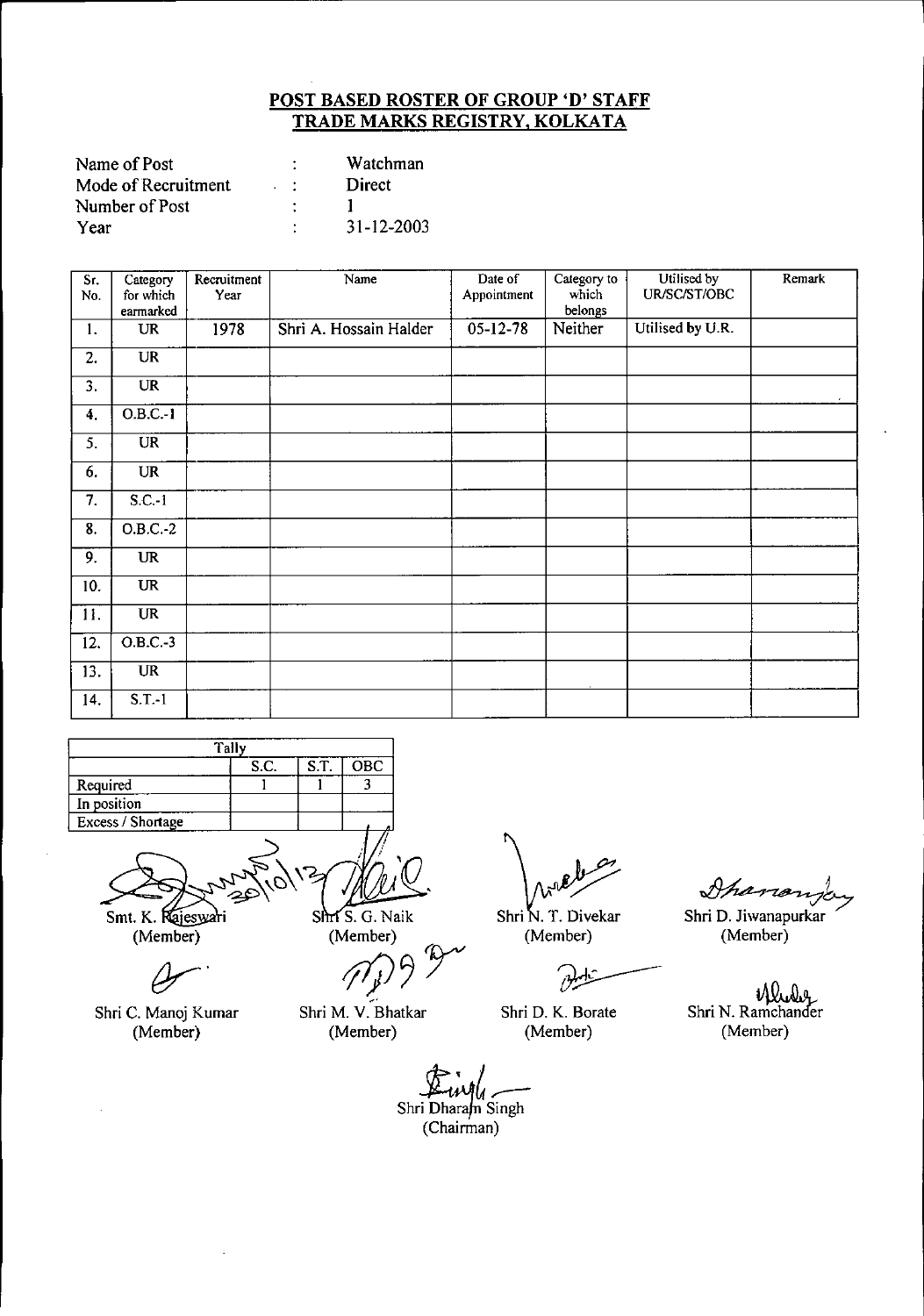l,

| Name of Post        | Watchman   |
|---------------------|------------|
| Mode of Recruitment | Direct     |
| Number of Post      |            |
| Year                | 31-12-2004 |

| Sr.<br>No.                | Category<br>for which<br>earmarked | Recruitment<br>Year | Name                   | Date of<br>Appointment | Category to<br>which<br>belongs | Utilised by<br>UR/SC/ST/OBC | Remark    |
|---------------------------|------------------------------------|---------------------|------------------------|------------------------|---------------------------------|-----------------------------|-----------|
| 1.                        | <b>UR</b>                          | 1978                | Shri A. Hossain Halder | $05 - 12 - 78$         | Neither                         | Utilised by U.R.            |           |
| 2.                        | $\overline{\text{UR}}$             |                     |                        |                        |                                 |                             | $\bullet$ |
| 3.                        | <b>UR</b>                          |                     |                        |                        |                                 |                             |           |
| $\overline{4}$ .          | $O.B.C.-1$                         |                     |                        |                        |                                 |                             |           |
| 5.                        | <b>UR</b>                          |                     |                        | $\sim$                 |                                 |                             |           |
| 6.                        | <b>UR</b>                          |                     |                        | $\epsilon$             |                                 |                             |           |
| $\overline{7}$ .          | $S.C.-1$                           |                     |                        |                        |                                 |                             |           |
| $\overline{\mathbf{8}}$ . | $O.B.C.-2$                         |                     |                        |                        |                                 |                             |           |
| 9.                        | <b>UR</b>                          |                     |                        |                        |                                 |                             |           |
| 10.                       | <b>UR</b>                          |                     |                        |                        |                                 |                             |           |
| 11.                       | $\overline{\text{UR}}$             |                     |                        |                        |                                 |                             |           |
| 12.                       | $O.B.C.-3$                         |                     |                        |                        |                                 |                             |           |
| 13.                       | <b>UR</b>                          |                     |                        |                        |                                 |                             |           |
| 14.                       | $S.T.-1$                           |                     |                        |                        |                                 |                             |           |

|                   | Tally |      |            |
|-------------------|-------|------|------------|
|                   | S.C.  | S.T. | <b>OBC</b> |
| Required          |       |      |            |
| In position       |       |      |            |
| Excess / Shortage |       |      |            |
|                   |       |      |            |

Z

Smt. K. Rajeswari (Member)

Shri C. Manoj Kumar (Member)

.\

Shri S. G. Naik (Member)

/(03*t* Shri M. V. Bhatkar

(Member)

Shri N. T. Divekar

(Member)

 $\partial$ АC

Shri D. K. Borate (Member)

Shananja Shri D. Jiwanapurkar (Member)

 $U$ und Shri N. Ramchander (Member)

\

Shri Dharam Singh<br>(Chairman)